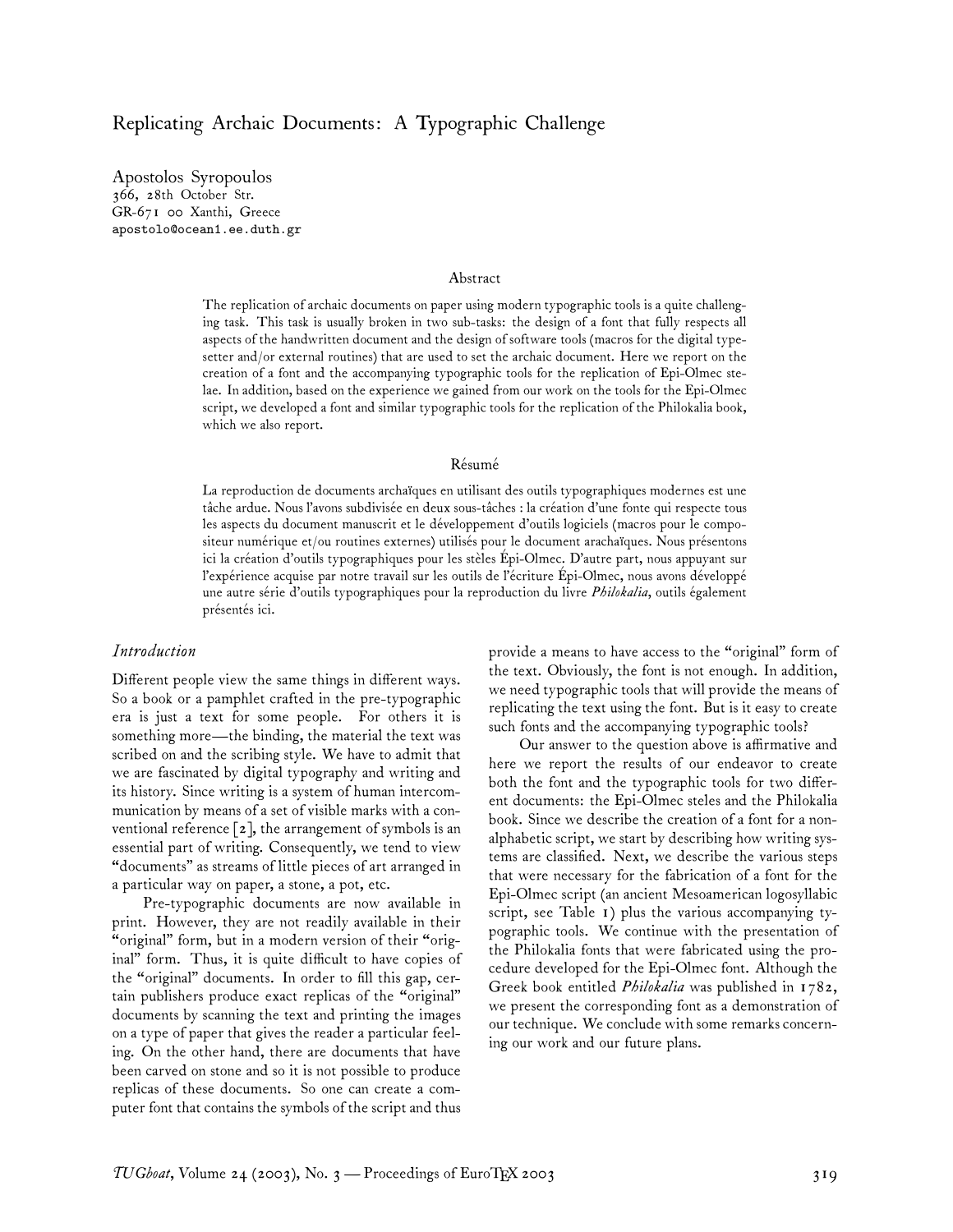|                | $\overline{O}$ | 1                   | $\overline{2}$                      | 3              | 4         | 5                              | 6                        | 7                        | 8                                 | 9                                                                                                                                                                                                                                                                                                                                                                                                                                                                                                                                                                                                                                                | a                      | b   | $\overline{C}$   | d            | $\in$     | $\ensuremath{\mathsf{f}}$ |
|----------------|----------------|---------------------|-------------------------------------|----------------|-----------|--------------------------------|--------------------------|--------------------------|-----------------------------------|--------------------------------------------------------------------------------------------------------------------------------------------------------------------------------------------------------------------------------------------------------------------------------------------------------------------------------------------------------------------------------------------------------------------------------------------------------------------------------------------------------------------------------------------------------------------------------------------------------------------------------------------------|------------------------|-----|------------------|--------------|-----------|---------------------------|
| 0 <sub>0</sub> | $\circ$        | o<br>$\circ$        | 000                                 | 0000           |           | $\overset{\circ}{\phantom{a}}$ | ٶ<br>$\overline{C}$      | 0.00                     | $rac{0}{2}$                       | $\,=\,$                                                                                                                                                                                                                                                                                                                                                                                                                                                                                                                                                                                                                                          | ≝                      | ≝   | 000<br>≡         | ▒            | ≡         | ė                         |
| 10             | Ë              | Ë                   | ≝                                   | ى              |           |                                |                          |                          |                                   |                                                                                                                                                                                                                                                                                                                                                                                                                                                                                                                                                                                                                                                  |                        |     |                  |              |           |                           |
| 20             |                |                     |                                     |                |           |                                |                          |                          |                                   |                                                                                                                                                                                                                                                                                                                                                                                                                                                                                                                                                                                                                                                  |                        |     | $\mathbb{Z}$     | 痴            | 鄙         | St                        |
| 30             | <b>Ma</b>      | <b>SIID</b>         | $\bullet$                           | $\overline{m}$ | (0.00000) | ØË                             | ಀೢೢೢ                     | m                        | <b>ÖU</b>                         | ව#ග                                                                                                                                                                                                                                                                                                                                                                                                                                                                                                                                                                                                                                              | 盃                      | ⑬   | ست               | F            | 凹         | 爬                         |
| 40             | H              | Q                   | $\mathbb{B}$                        | £ï             | ىمى       | $\mathbb{Z}$                   | WE                       | EMB                      | $E$ olee                          | ŒŦ                                                                                                                                                                                                                                                                                                                                                                                                                                                                                                                                                                                                                                               | $\overline{\bullet}$   | (mm | Gil              | <b>SHILL</b> | ดาเค      | 諞                         |
| 50             | كالك           | 鼺                   | 屬                                   | Æ              | هتنته     | 乸                              | Œā                       | dIN                      | $\lceil \cdot \cdot \cdot \rceil$ | $\textcolor{red}{\textcolor{blue}{\textcolor{blue}{\textcolor{blue}{\textcolor{blue}{\textcolor{blue}{\textcolor{blue}{\textcolor{blue}{\textcolor{blue}{\textcolor{blue}{\textcolor{blue}{\textcolor{blue}{\textcolor{blue}{\textcolor{blue}{\textcolor{blue}{\textcolor{blue}{\textcolor{blue}{\textcolor{blue}{\textcolor{blue}{\textcolor{blue}{\textcolor{blue}{\textcolor{blue}{\textcolor{blue}{\textcolor{blue}{\textcolor{blue}{\textcolor{blue}{\textcolor{blue}{\textcolor{blue}{\textcolor{blue}{\textcolor{blue}{\textcolor{blue}{\textcolor{blue}{\textcolor{blue}{\textcolor{blue}{\textcolor{blue}{\textcolor{blue}{\textcolor{$ | النجبا                 | e.  | $\sum$ o $\zeta$ | المللح       | find      | ំដូ<br>ã                  |
| 60             | 册              | $\overline{\Omega}$ | g                                   | $\mathbb{U}$   | ₩         | $\boxtimes$                    | $\overline{\phantom{0}}$ | $\circ$ $\circ$          | 露                                 | ₩                                                                                                                                                                                                                                                                                                                                                                                                                                                                                                                                                                                                                                                | 18                     | ഢി  | ఱ                | <u> - T-</u> | <u>rn</u> | É                         |
| 70             | 嗣              | No.                 | fû                                  | ٣Ð             | 29        | $\overline{\circ}$             | 冠                        | ၉၉၉                      | তেম্ব                             | 師                                                                                                                                                                                                                                                                                                                                                                                                                                                                                                                                                                                                                                                | Œa                     | S.  | SHE              | 氯酸           | S.        |                           |
| 80             | 劖              | <b>BO</b>           | €                                   | 异              | A         | ŒÐ                             | ় ড                      | $\mathbb{Z}$             | 鄽                                 | ŗÉ                                                                                                                                                                                                                                                                                                                                                                                                                                                                                                                                                                                                                                               | 61                     | 熊   | 瞬                | Űà           | 顧         | 5                         |
| 90             | 鱸              | Ŝ.                  | 醞                                   | 旁              | Ø         | SN                             | क्षु                     | $\overline{\phantom{0}}$ | XX                                | $\partial \hat{\mathcal{C}}$                                                                                                                                                                                                                                                                                                                                                                                                                                                                                                                                                                                                                     | $\circled{\mathbb{R}}$ | Ö.  | 鷭                | 磊            | Ħ         | 鱈                         |
| a <sub>0</sub> | 國              | 鼩                   | (ම)                                 |                | æm        | ⊜⊙                             | 嚠                        | 鹤                        | เ้อง                              | 圈                                                                                                                                                                                                                                                                                                                                                                                                                                                                                                                                                                                                                                                | GSH                    | තිව | $\mathbb{Q}$     | 臡            | ١         | Ź                         |
| b <sub>0</sub> | ⊕              | 磶                   | $\mathbb{C}^{\overline{\mathbf{u}}$ |                | م•م<br>سم | شتا                            | ££                       | 系                        | $\mathbb{Z}$                      | 饠                                                                                                                                                                                                                                                                                                                                                                                                                                                                                                                                                                                                                                                | 24                     | 圈   | <b>AR</b>        | <b>CET</b>   | 篘         | 肺                         |
| C <sub>0</sub> | Æ,             | 档                   | â,                                  |                |           |                                |                          |                          |                                   |                                                                                                                                                                                                                                                                                                                                                                                                                                                                                                                                                                                                                                                  |                        |     |                  |              |           |                           |
| d0             |                |                     |                                     |                |           |                                |                          |                          |                                   |                                                                                                                                                                                                                                                                                                                                                                                                                                                                                                                                                                                                                                                  |                        |     |                  |              |           |                           |
| e <sub>0</sub> |                |                     |                                     |                |           |                                |                          |                          |                                   |                                                                                                                                                                                                                                                                                                                                                                                                                                                                                                                                                                                                                                                  |                        |     |                  |              |           |                           |
| £0             |                |                     |                                     |                |           |                                |                          |                          |                                   |                                                                                                                                                                                                                                                                                                                                                                                                                                                                                                                                                                                                                                                  |                        |     |                  |              |           |                           |

Table 1: The Epi-Olmec symbol table.

### Classification of Writing Systems

Historically, writing is the only permanent means of intercommunication between humans. Naturally, nowadays other permanent means of intercommunication exist (e.g., tapes, CD, DVD, etc.), but still writing is the primary means to convey ideas, information and knowledge. In general, there are two forms of writing: lex*igraphy* or *glottography* (i.e., visual symbols that make a permanent record of speech) and semasiography (i.e., sign systems that communicate information between human beings)  $\lceil 2, 3 \rceil$ . Examples of semasiographic systems include pictographs and articulated symbolic systems (e.g., mathematics and musical notations). There are three categories of lexigraphic writing: logographic writing (i.e., symbols represent significant elements of speech such as

words or phrases), *phonographic* writing and logosyllabic writing (i.e., symbols are either logograms, that is symbols that denote words, or syllabograms, that is symbols that indicate syllables). Furthermore, there are two forms of phonographic writing: syllabography (i.e., writing with symbols that represent syllables of words) and alphabetic writing (i.e., symbols are not individually pronounceable yet when formed in sequential combinations are able to indicate with surprising accuracy the sounds of spoken language).

### Typesetting Epi-Olmec Texts

Epi-Olmec is an ancient Mesoamerican logosyllabic script which has been recently deciphered by Terrence Kaufman and John Justeson. A complete description of the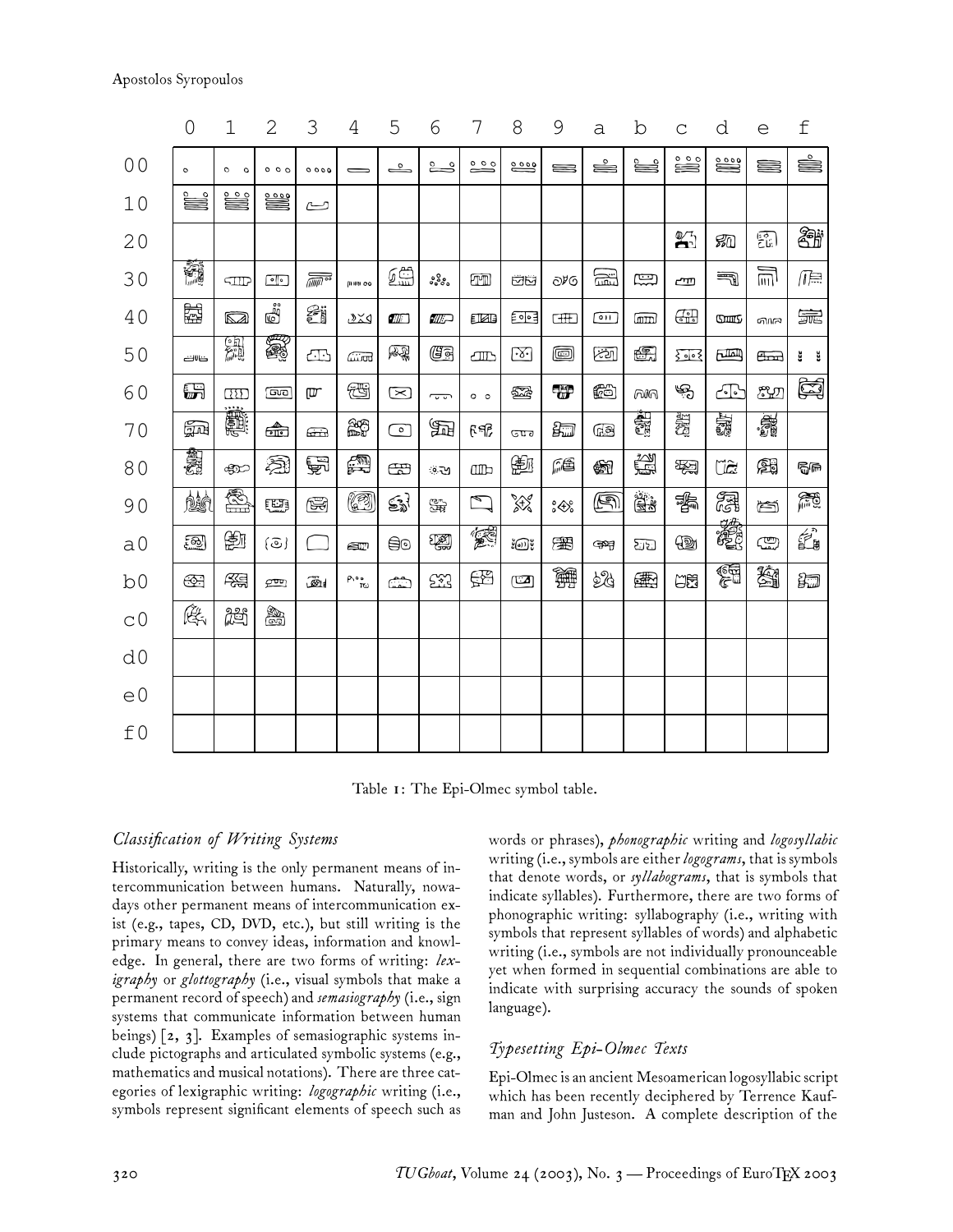

FIG. I: The la Mojerra stele.

order to create a truly scalable font. However, since the lines of the symbols were not smooth, we had to simplify the lines. For this purpose, we had to resort to a commercial product (namely Adobe Illustrator). With this program we visually manipulated the images of each symbol and generated EPS files. These files were transformed to AI-EPS files with a program called aimaker. The AI-EPS files were the basis for the font that was created with pfaedit. We had to perform a number of different tasks (e.g., reducing the number of control points, correcting the direction of lines, etc.) in order to bring each glyph to a decent form. The result of our work is shown in Table 1.

Naturally, a font is not enough in order to typeset text with it, especially when it comes to the typesetting of text in a "peculiar" writing direction. This particular "peculiar" writing direction dictated the use of  $\Omega$  as our basis for the design of the typesetting tools that accompany the Epi-Olmec font. Although the reader may expect that we relied on  $\Omega$ 's capabilities to typeset text in various writing directions, still we realized that this capability was not helpful at all. In the two examples that follow, the text on right was typeset using these extra capabilities, while the text on the left uses the conventional capabilities of TEX:



script can be found in  $[I]$ . Table 1 shows all the symbols used in the Epi-Olmec script to the best of our knowledge. People of the Mesoamericas used the vigesimal numbering system and the first two rows of the table contain the digits of the system. Note that the Mayas had a designated symbol to indicate zero, but there is no evidence whether zero was known to the Olmec people. Epi-Olmec texts were written in columns either from left to right or from right to left. For example, the text in Figure 1 follows both writing directions. In particular, the left part of text follows the first writing direction and the right part the second writing direction. Note also that the text on Figure  $\bar{I}$  is the largest piece of Epi-Olmec text that has been found so far.

Let us now describe how we created the Epi-Olmec font. Since we had no pictures of any Epi-Olmec document we had to resort to  $\lceil 1 \rceil$  to get the shapes of the symbols of the script. For each symbol we generated a bitmap from a screenshot of a magnified image of the symbol. The screen shots were made with the GNU Image Manipulation Program (GIMP). Then, we traced the generated bitmaps with autotrace. This step was necessary in However, we must note that these extra capabilities of  $\Omega$ yield the expected results in some other cases. This led us to believe that there is some problem with our font, but we have not figured out the problem yet.

Since the Epi-Olmec script is a logosyllagraphy we need some practical way to access the symbols of the script. One solution is the development of an  $\Omega$  translation process that will map words and "syllables" to the corresponding glyphs of the font. In this way one obtains a natural way for typing in Epi-Olmec texts. In addition, in order to avoid the problem mentioned above, we need a wrapper that will typeset the text vertically. For short texts \shortstacks are quite adequate, while for longer texts, one can use a multicols environment inside a relatively narrow minipage. We have partially implemented this solution, but at the same time we investigate some other ideas, which might produce better results.

#### *Typesetting with the Philokalia Fonts*

The Philokalia fonts consist of three fonts: one that contains the normal typeface, one that contains the ligatures